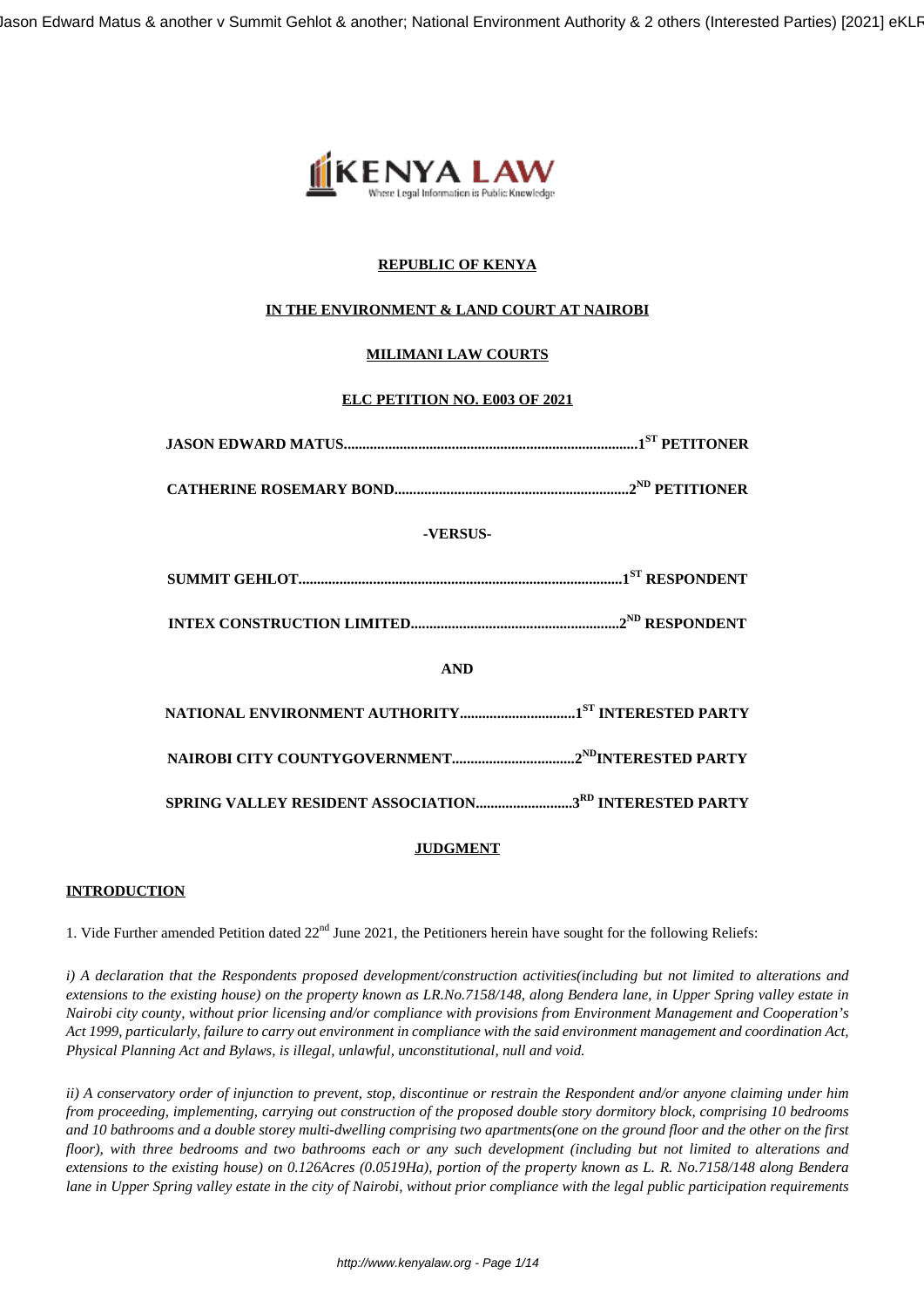*contrary to Nairobi city development ordinances and zone's regulation, 2004, developed under Physical Planning Act, part (vi) of the Environment Management and Coordination Act and the Constitution Of Kenya.*

*iii) An Order of certiorari to call, remove, deliver up to this Honorable Court and quash or revoke any decision, permits or EMCA License and/or order granted, if any, to approve the proposed double storey, multi-dwelling comprising of two apartments (one on the ground floor and the other on the first floor with three bedrooms and two bathrooms each or such development (including but not limited to alterations and extensions to the existing house) on 0.126 acres(0.0519Ha) portion of the property known as LR.No.7158/148, along Bendera lane in Upper Spring valley estate, within Nairobi City County, without prior Compliance with legal practice participation requirements contrary to Nairobi city Development Ordinance and zone's regulations, 2004, developed under Physical Planning Act, part (vi) of the Environment Management and Coordination Act and the Constitution Of Kenya.*

*iv) A conservatory Order be and is hereby issued directing demolition of the constructed double/single storey dormitory block comprising 10 bedrooms and 10 bathrooms, and a double storey multi-dwelling comprising two apartments (one on the ground floor and the other on the first floor) with three bedrooms and two bathrooms each or any such development (including but not limited to alterations and extensions to existing house) on 0.126 acres (0.0519Ha) portion of the property known as L.R. No.7158/148 along Bendera lane in Upper Spring valley estate in the city of Nairobi, without prior compliance with the legal public participation requirements contrary to Nairobi city development ordinances and zone's regulation, 2004, developed under physical planning Act, part (vi) of the environment management and coordination Act and the Constitution Of Kenya.*

#### *v) Cost of the further amended Petition.*

*vi) Any other relief that the Court may deem fit to grant in the circumstances of the Petition.*

2. The Further Amended Petition is supported by the Affidavit of Catherine Rosemary Bond sworn on the 22<sup>nd</sup> of June 2021, but which Affidavit is stated to be in support of the Amended Petition and not otherwise.

3. On the other hand, the further amended Petition is similarly anchored and/or supported by various other Affidavits namely, The Affidavit sworn on the  $1<sup>st</sup>$  of February 2021,  $15<sup>th</sup>$  January 2021 and  $16<sup>th</sup>$  of February 2021, respectively, being Affidavits, which were filed in the Petition.

4. Upon being served with the Further amended Petition, the Respondents herein, filed a Replying Affidavit, sworn by the 1st Respondent on the 22<sup>nd</sup> of October 2021 and to which the Respondents have attached a net total of 7 annextures, albeit, running into a total 121 pages.

5. On the other hand, the  $2^{nd}$  interested party filed Grounds of Opposition dated the  $8^{th}$  of March 2021, whereby same raised various, albeit numerous legal issues, including the jurisdiction of the Court to attend to/ handle the subject matter of the problem.

6. Though the rest of the interested parties were duly served, same do not appear to have filed any pleadings and/or Responses to the subjection Petition.

### **DIRECTIONS BY THE COURT**

7. On or about the  $11<sup>th</sup>$  of May 2021, this Honorable Court(differently constituted) delivered and rendered a Ruling pertaining to and/or concerning an Application for conservatory orders, whereby the Honorable Court proceeded to render a conservatory order of injunction to restrain the proposal of the continuation of the proposed project, pending the hearing and the determination of the subject suit.

8. On the other hand, on the same date, the Court proceeded to and issued directions towards the hearing and disposal of the Petition and in this regard, the Court gave directions as concerns the filing and exchange of written submissions, which were ordered to be exchanged within a specific timeline.

#### **SUBMISSIONS BY THE PARTIES**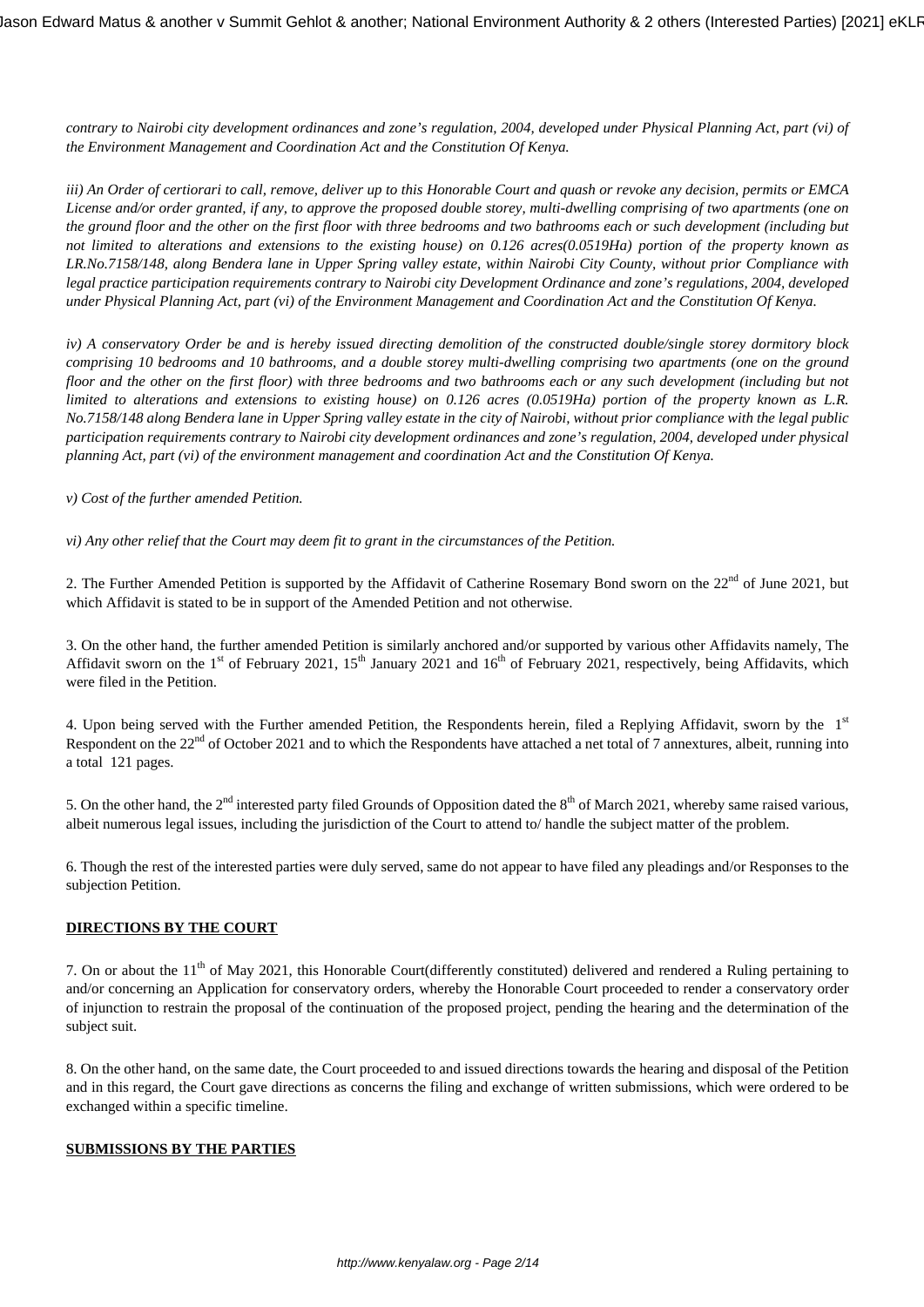### **SUBMISSIONS BY THE PETITIONERS**

9. The Petitioners herein filed their written submission the  $25<sup>th</sup>$  of November 2021, whereby same submitted as hereunder;

10. According to the Petitioners, the Honorable court herein is seized of the requisite jurisdiction to entertain and/or adjudicate upon the subject Petition, on the basis of the provisions of **articles 22,23,69,70 and 162 2(b) of the Constitution 2010,** which grant to this Honorable Court, the mandate to interrogate the Petition to and/or concerning violation of the right to clean and healthy environment.

11. It is the Petitioners further submission that the jurisdiction of the Court is further confirmed by the provisions of the Environment Act, 2011, **Sections 13(1) and (3)** which similarly underscore the scope of the Court, to hear and determine any matter related to the environment and land.

12. Owing to the foregoing, the Petitioners thus contended that any further submissions that alleged any further Court is seized of the requisite jurisdiction to hear and entertain the petition is misleading.

13. It was the Petitioners further submission that the extent and scope of this jurisdiction is well captured and stipulated under the Constitution of Kenya 2010 and therefore any Act of parliament, whether it be the Physical Planning Act, (now repealed) and replaced by Physical and Land Use Act, 2019 or the Environment Management and Coordination Act, 1999, can therefore not limit the jurisdiction of the Court.

14. Further, the Petitioners also submitted that this Court differently constituted, has rendered decisions, which have affirmed that this Court is seized of jurisdiction to hear and determine Petitions of this nature, where the right to clean and healthy environment, has been breached, violate and/or is otherwise threatened with violation.

15. Other than the foregoing, the Petitioners also submitted that the issue of jurisdiction had similarly been raised during the hearing of the Application for conservatory orders and that the Honorable court had occasioned to deal with and/or determine the jurisdictional question.

16. In the premises, it is the Petitioners humble request that the issue of Jurisdiction can no longer be reagitated before this Honorable Court and that to do so would amount to sitting on an Appeal on the decision of the Court, which granted the conservatory orders.

17. In support of the foregoing submissions, the Petitioners have quoted various cases of this Honorable Court, albeit differently constituted, including the following cases;

*a) Ahmed Bashir Abdi & Another versus The County Government of Wajir and 2 others (2020) eKLR.*

*b) West Kenya Sugar Company Limited versus Busia Sugar Company Limited and 2 others (2017 )eKLR.*

*c) Nakuru Constitutional Petition No. 13 of 2015 decision of Honorable Justice Munyao.*

*d) J. S. Muriu versus Tigoni Treasures Limited (2014) eKLR.*

18. Based on the foregoing Petitions, the Petitioners have this invited the Court to follow the well beaten path by the various judges and to thus find and hold that this Honorable court has jurisdiction to hear and determine the subject matter.

19. Other than the foregoing submissions, the Petitioners have also submitted extensively on the issue that the impugned development and/or construction has been carried out and/or undertaken without compliance with various provisions of the law, namely, **Section 58 of the Environment Management and Coordination Act (1999),** the provisions of the **Physical Planning Act** and **Nairobi city Development Ordinances and Zones Cooperation 2004,** respectively.

20. Premised on the foregoing, the Petitioners have thus averred, that the disregard and/or violations of the provisions of the law by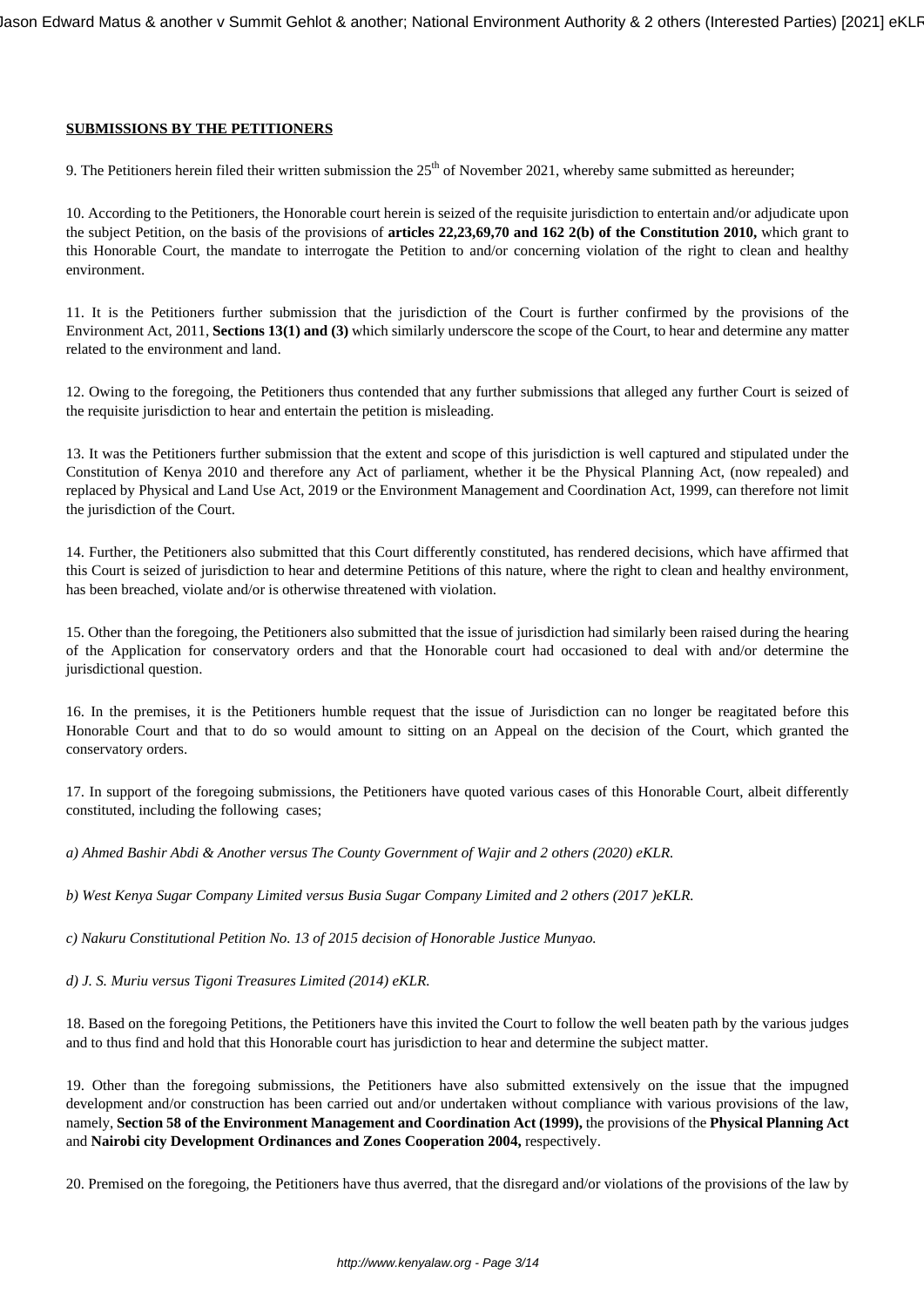the Respondents herein, poses a grave danger to the Petitioners rights to a clean and healthy environment and thus same ought to be averted.

21. Besides, the Petitioners have also submitted that the breaches and the violations of the provisions of the law have been aided by the  $1<sup>st</sup>$  and  $2<sup>nd</sup>$  interested parties, who have been complicit and therefore the  $1<sup>st</sup>$  and  $2<sup>nd</sup>$  interested parties are also guilty of the breach of the law, which same ought to be upheld.

22. The third aspect of the Petitioners submission relates to the fact that the Petitioners are entitled to the reliefs that have been sought at the foot of the further amended Plaints. Consequently, the Petitioners have implored the Court to grant the reliefs and therefore protect the Petitioner's plea and right to healthy environment.

23. It is also imperative to note that the Petitioners herein have also placed before the Court, a host of the case law, substantially emanating from the Environment and Land Court, on which the Petitioners seek to persuade the Court to grant the Reliefs sought.

### **RESPONDENTS SUBMISSIONS**

24. On their part, the Respondents herein filed their submissions  $25^{th}$  October 2021 and in respect of which the Respondents have optimized three issues for determination.

25. First and foremost, the Respondents have submitted that towards and in respect of the proposed developments, the  $2<sup>nd</sup>$ Respondent sought and obtained the requisite approvals, licenses and/or permits both from the Nairobi city County Government and National Environment Management Authority, respectively, which therefore allowed same to commence the proposed development.

26. It is the Respondents further submission that the issuance of the said Approval and License have not been challenged before the issuing authorities.

27. Secondly, the Respondents herein have submitted that this Honorable Court is not the first port of call, to deal with and/or attend to complaints relating to the regularity, legality and/or propriety of the approvals and licenses. In this regard, the Respondents have thus contended that this Honorable Court is not the appropriate forum to approve the approvals and licenses issued to the Respondents.

28. In support of the submissions that this Honorable Court is not the right forum to challenge the licenses and various approvals which were issued to and in favor of the Respondents, same have relied on the following authorities;

*a) Michael Moragia Nyachae & Another versus Buddies Kisii Limited and 2 others (2016) eKLR.*

*b) Shiloah Investment Limited versus National Environment Tribunal and 7 others (2018) eKLR.*

*c) Kenneth Ngure Mwaura & Another versus Rubis Energy Kenya and 2 others (2021) eKLR.*

*d) Zoa Limited versus Arvind Mani and 2 others (2020) eKLR.*

29. Thirdly, the Respondents have submitted that to the extent that the  $2<sup>nd</sup>$  Respondent obtained the requisite approvals, licenses and permits, same should be allowed to proceed with the proposed development, which in any event, does not contravene and/or violate the Petitioners right to clean and healthy environment, either as alleged or at all.

30. Finally, the Respondents have submitted that the subject Petition is not meritorious and therefore same ought to be dismissed.

31. In any event, the Respondents have further submitted that the Petitioners herein have not exhibited and/or established the manner in which the proposed development, has interfered with and/or otherwise violated the Petitioners right to a clean and healthy environment in terms of **Articles 42 and 70 of the Constitution (2010).** Consequently, it has been submitted that the Petitioners have thus failed to meet and/or satisfy the burden of proof placed upon them under the law.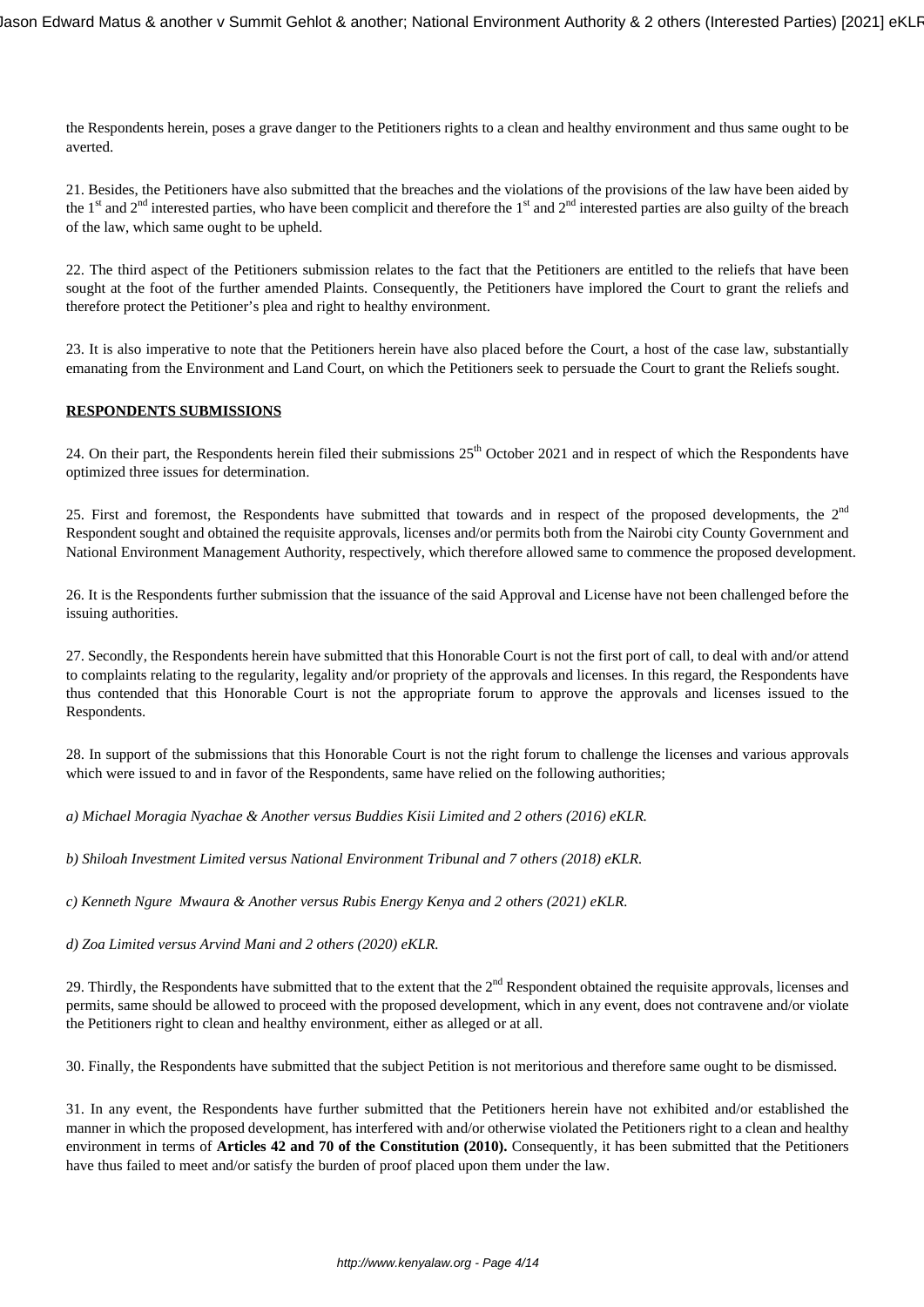## **SECOND INTERESTED PARTIES SUBMISSIONS**

32. On her part, the 2<sup>nd</sup> interested party herein has submitted that the issue pertaining to the approvals issued by her to and in favor of the  $2<sup>nd</sup>$  Respondent is governed by the provisions of the Physical and Land Use Act (2019), and particularly the provisions of **Section 61** thereof, which provides and/or enumerates the procedure that must be complied with in the event that someone is aggrieved and/or dissatisfied by the grant and/or refusal to grant her approval.

33. In this regard, the  $2<sup>nd</sup>$  interested party has therefore submitted that the Honorable Court is not seized of Jurisdiction to entertain and/or adjudicate upon the subject dispute, which essentially ought to have been filed before the bodies established under the provisions of **Section 61 of the Physical and Land Use Act, 2019** and **Section 129 of the Environment Management and Coordination Act, 1999.**

34. In support of the foregoing submissions, the  $2<sup>nd</sup>$  interested party has invited the Court to take into account the decisions in the case of;

*a. Republic versus The Attorney General & Another ex-parte Eart Konza Ranching and Farming Cooperative Society Limited (2018) eKLR.*

*b. Owners of Motor Vessel Lilian S versus Caltex Oil Kenya limited (1989) eKLR.*

*c. Equity Bank Limited versus Bruce Mutie Mutuku T/A Diani Tour Travels (2016) eKLR.*

#### *d. Phoenix of EA Assurance Company Limited versus S.M Thiga T/A Newspaper Service (2019) eKLR.*

35. Based on the foregoing decisions, the 2<sup>nd</sup> interested party, has therefore contended that the Honorable Court has no jurisdiction to entertain and/or adjudicate upon the subject matter, either in the manner sought or at all.

#### **ISSUES FOR DETERMINATION**

36. Having reviewed and considered the totality of the pleadings, responses, documents as well as the submissions filed by and/or on behalf of the various parties, I am of the considered view that the following issues are germane for determination;

*i) Whether the Petition herein is competent and/or supported by a competent Supporting Affidavit complaint.*

*ii) Whether this Court is the appropriate forum to interrogate and/or adjudicate on the subject dispute or better still whether this Court is seized of the requisite jurisdiction.*

**iii)** *Whether the Petitioners are entitled to the Reliefs sought at the foot of the further amended Petition.*

### **ANALYSIS AND DETERMINATION**

#### **ISSUE NUMBER ONE**

#### *Whether the Petition herein is competent and/or supported by a competent Supporting Affidavit complaint.*

37. The subject Petition, namely, the further amended Petition dated the  $22<sup>nd</sup>$  of June 2021, has been filed or amounted by and on the behalf of the two Petitioners, who have contended that the development by the Respondent within Upper Spring valley estate in the city of Nairobi, is bound to violate, infringe upon and/or otherwise breach their fundamental right to a clean and a healthy environment.

38. Having filed the Petition, it was incumbent upon the Petitioners herein to file a Supporting Affidavit to support the further amended Petition or otherwise have filed on behalf of the Petitioners, a sworn Affidavit, albeit, with the authority of the core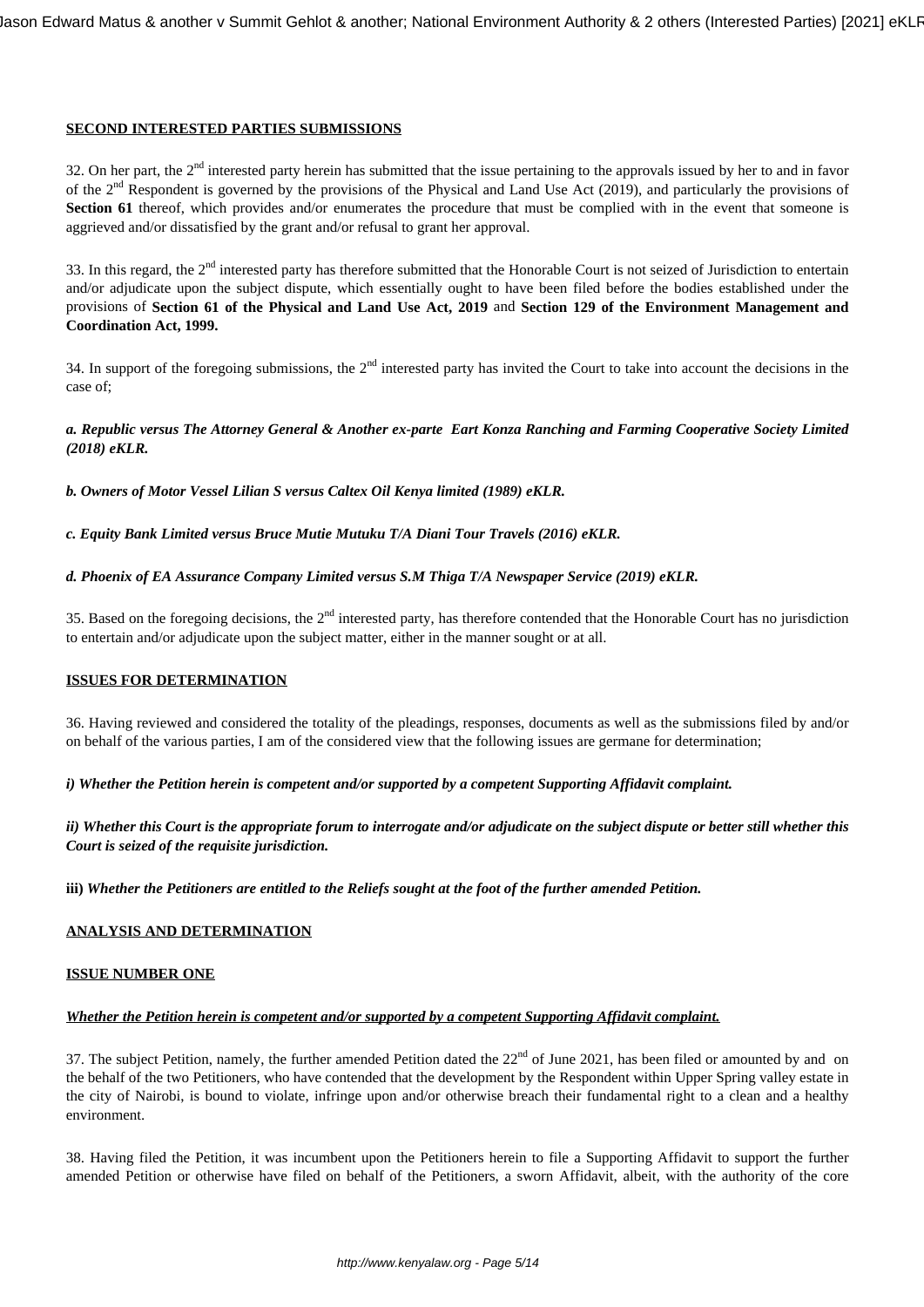position.

39. In respect of the further amended Petition, it is common ground that the Supporting Affidavit and the various previous Affidavits were sworn by the  $2<sup>nd</sup>$  Petitioner herein, allegedly and on behalf of the  $1<sup>st</sup>$  Petitioner.

40. Suffice it to say that where an Affidavit is sworn for and on behalf of the core Petitioner and/or core Plaintiff, the core Petitioner on whose behalf the Affidavit is said to be sworn, is obligated to execute and/or assign an authority to that effect and that authority ought to be filed with the pleadings, in this case, the Petition or the further amended Petition.

41. However, in respect of the further amended Petition, it is important to note that though the Affidavit attached thereto is said to have been sworn with the authority and on the behalf of the 1<sup>st</sup> Petitioner, but such authority has not been exhibited, attached and/or filed in accordance with the law.

42. Consequently, and in this regard, I find and hold that the Affidavit of the further amendment **(***which itself refers to the amended plaint and not otherwise*), has only been sworn on behalf of the 2<sup>nd</sup> Petitioner and not otherwise. In this regard, the Petition by and/or on behalf of the  $2<sup>nd</sup>$  Petitioner is therefore devoid of any supporting Affidavit or at all.

43. In view of the foregoing, it is my humble finding and holding that the Petition and/or the further Petition, on behalf of the  $2<sup>nd</sup>$ Petitioner is incompetent then thus a nullity *ab initio.*

44. In support of the foregoing holding, it is imperative to take recognizance of the provisions of **Order 1 Rule 13 of the Civil Procedure Rules 2010** which provide as hereunder:

# *"13. Appearance of one of several plaintiffs or defendants for others [Order 1, rule 13.]*

*(1) Where there are more plaintiffs than one, any one or more of them may be authorized by any other of them to appear, plead or act for such other in any proceeding, and in like manner, where there are more defendants than one, any one or more of them may be authorized by any other of them to appear, plead or act for such other in any proceeding.* 

### *(2) The authority shall be in writing signed by the party giving it and shall be filed in the case."*

45. The foregoing provisions of the law speaks to and/or concerns an instance and/or instances where there are several Plaintiffs and/or Defendants, but suffice it to note that the said provisions are also relevant to constitutional Petitions and same have been embodied in the **Constitution Of Kenya (Protection of Rights and Fundamental Freedoms) Practice and procedure Rules 2013.**

46. Consequently, it is my further holding that the said provisions apply to and should therefore be complied with while filing constitutional Petition where there are one or more Petitioners and Constitutional parties, while the subject case not exempted.

47. In any event, compliance with the foregoing provisions of the law is meant to ensure that any party whose name is added and/or contained in legal proceedings is duly aware of the institution and/or commencement of the said civil proceedings and/or Petition.

48. On the other hand, compliance with the said provisions of the law is also meant to avert and/or obviate, instances where names of parties are added into proceedings, in this case the Petition, albeit without the knowledge and/or the blessings of the party whose name has been added.

49. Secondly, it is also common ground that the Affidavit in support of the further amended Petition as well as the previous Affidavits which have been relied upon by the 2<sup>nd</sup> Petitioner herein, were all sworn and/or taken and/sworn at Montgomery County, Maryland in the United States of America, which is not a commonwealth country.

50. Owing to the fact that the said supporting Affidavit was taken outside the commonwealth, the provisions of **Section 88 of the Evidence Act chapter 80 Laws of Kenya,** therefore ought to have been complied with.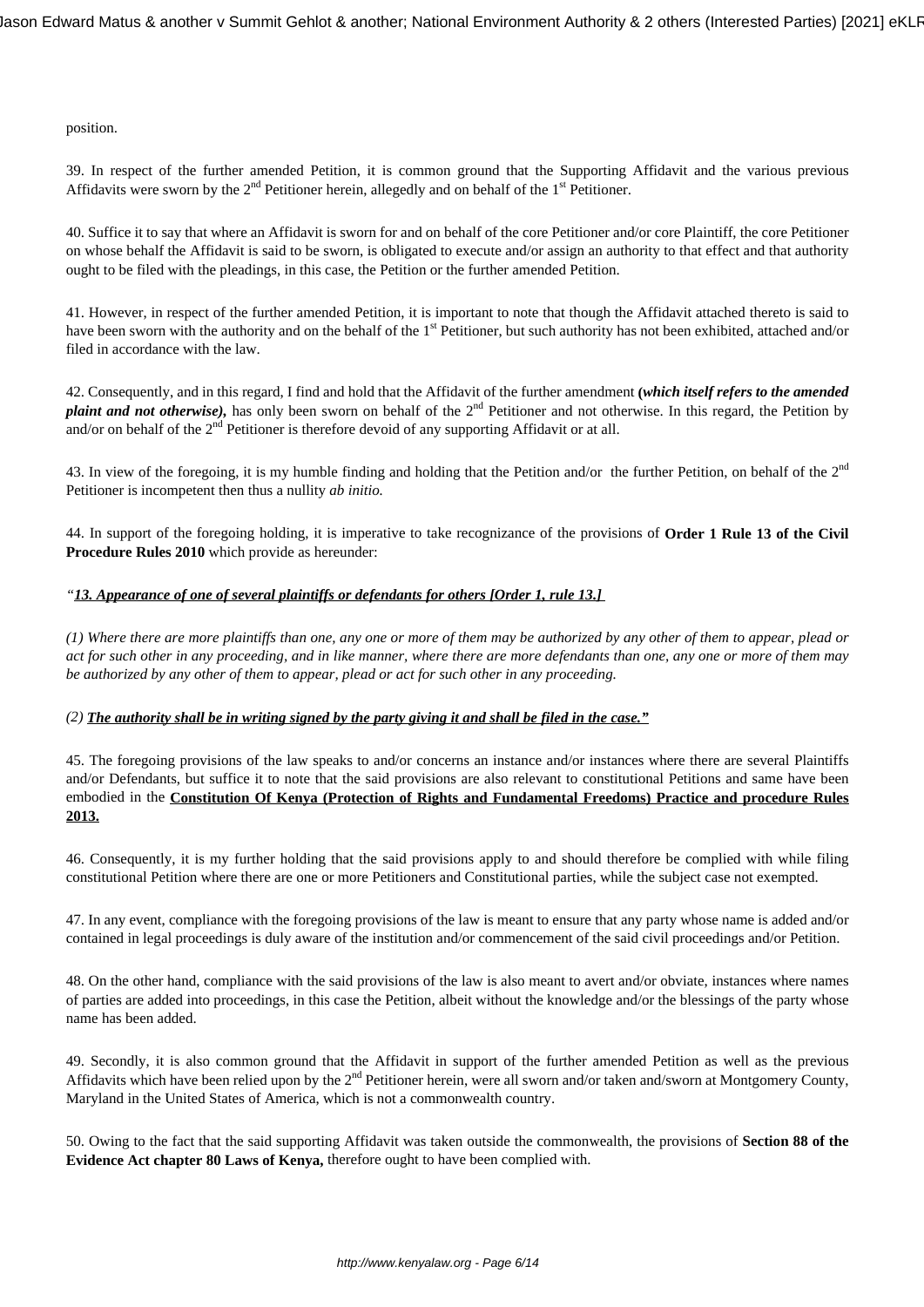51. My reading of the foregoing provision of the law drives me to the conclusion that, any document that is taken or made and sworn in the United Kingdom and which is generally subvisible before the England Court of Justice, would be admissible in the court of Kenya without proof of authentication or submission of the public body or the Commissioner of Oath from whom the document was taken.

52. To the contrary, where the document or Affidavit was not sworn in the commonwealth countries, the United States of America not being a common wealth country, the proof of such Affidavit and/or declaration in the United States of America must therefore be verified by an Affidavit and/or signature of the notary public must be legalized.

53. Be that as it may the Affidavit in support of the further amended Petition though taken and/or sworn at Montgomery County, Maryland, United States of America, the execution thereover has not been verified by an Affidavit, certificate or otherwise.

54. On the other hand, the signature of the notary public, before whom the Affidavit was taken and/or sworn has similarly not been legalized, either as required under the law or at all.

55. Consequently, it is my finding and holding that the Affidavit in support of the further amended Petition, is therefore invalid and unlawful, to the extent that same is in breach of a substantive position of the law, namely, the provisions of **Section 88 of the Evidence Act chapter 80 of the Laws Of Kenya.**

56. For clarity, the provisions of **Section 88 of the Evidence Act, Laws Of Kenya** provides as hereunder:

*"88. When any document is produced before any court, purporting to be a document which, by the law in force for the time being in England, would be admissible in proof of any particular in any Court of Justice in England, without proof of the seal or stamp or signature authenticating it, or of the judicial or official character claimed by the person by whom it purports to be signed–*

*(a) the court shall presume that such seal, stamp or signature is genuine, and that the person signing it held, at the time when he signed it, the judicial or official character which he claims in such document; and*

*(b) the document shall be admissible for the same purpose for which it would be admissible in England."*

57. In support of the foregoing legal provision, I am minded to adopt and reiterate the position of the law as captured in the case of **Techno Service Ltd vs Nokia International Oy-Kenya & 3 others [2020] eKLR** where the Court observed as hereunder*;*

*"18. Techno further opposed the application on the ground that the affidavit in support of the application was sworn before a Notary but that there was no evidence before court that the said Notary had the power to carry out the purported notarial act, in other words the notary's signature was not legalized.*

*19. Justice A. G. Ringera (as he then was) in the case Pasatificio Lucio Garofalo SPA v Security & Fire Equipment Co & Another (2001) eKLR considered affidavits sworn outside the Commonwealth and stated:*

*"...it follows that the affidavit in the instant case which was taken in Napoli, Italy, has to be proved by affidavit or otherwise to have been taken by a Notary Public in Italy and that the signature and seal of attestation affixed thereto was that of such Notary Public. There is no such proof here. It may very well be that the certificates in Italian and the other writing in Italian was meant to do that. However, as there was no translation of the same into English-which is the official language of the High Court-this Court cannot and will not know the position."*

*20. The learned judge made the above statement after finding that Section 88 of the Evidence Act permitted, as admissible in the Kenyan Court, documents which were admissible in the English court. The learned judge proceeded to find, as stated above, that for any documents from a non-commonwealth country, such as the subject affidavit in this matter, needed to have the Notary's signature and seal attesting proved or authenticated by affidavit or otherwise.*

*Techno was right to argue that the affidavit of Cynthia Randall was sworn before a Notary public, Amber L. Brazier, in the state of*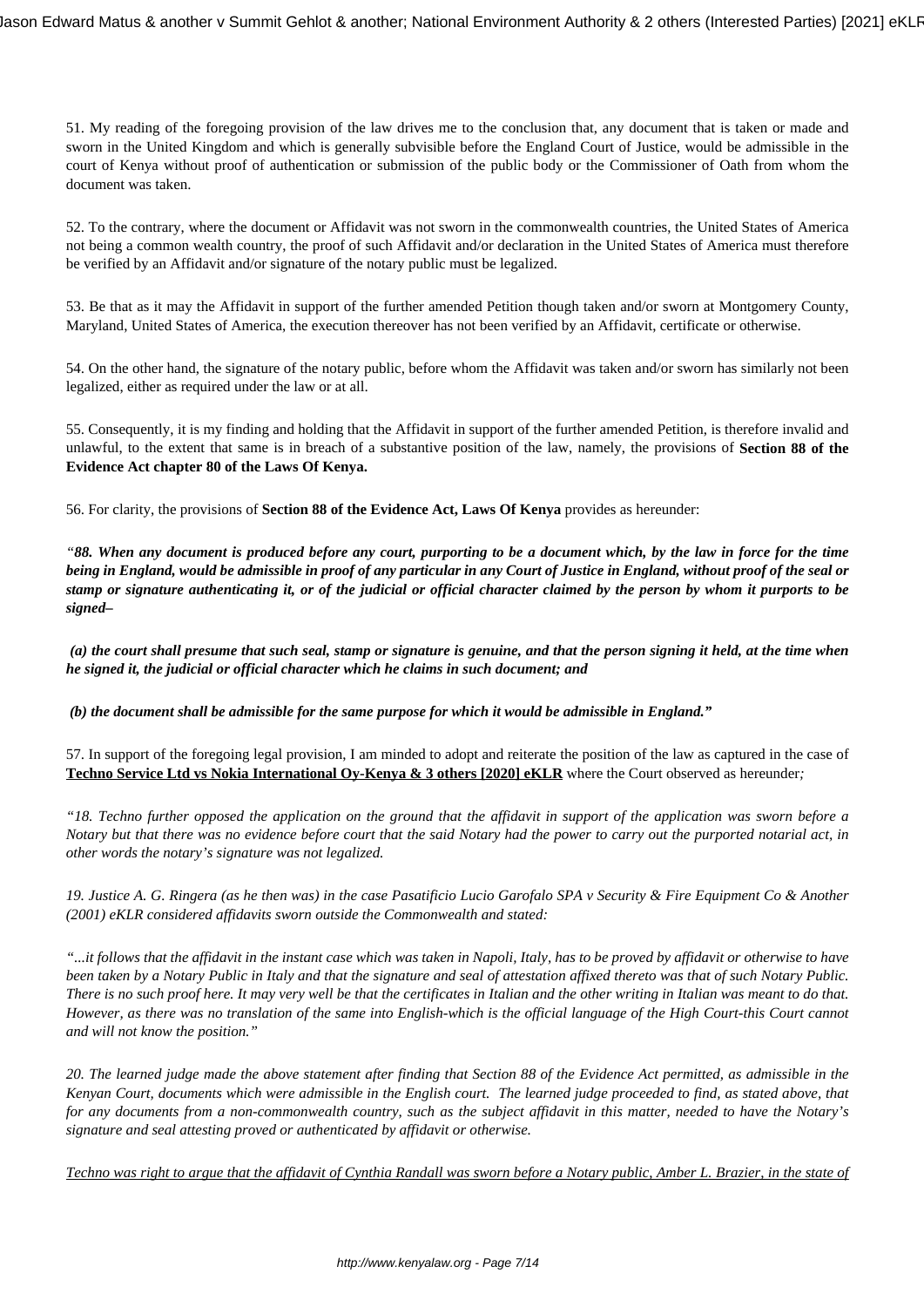# *Washington but there was no authentication of that Notary. That objection by Techno is accordingly upheld."*

58. Thirdly, it is also imperative to note that the annextures in support of the three sets of Affidavits which the  $2<sup>nd</sup>$  Petitioner has adopted and relied upon in terms of paragraph 2 of the Affidavit sworn on the  $22<sup>nd</sup>$  of June 2021, have not been serialized with the annextures and stamp of the Advocate and/or notary public before whom the Affidavit was notarized or at all.

59. Suffice it to say, that there has been an attempt to comply with the serialization, before one George Wandati, Advocate and Commissioner for Oaths, but it is also important to note that the said Advocate did not attest and/or commission the relevant Affidavit to which the annextures are attached, and neither were the purported annextures introduced to him by the deponent, who was resident at Montgomery County, Maryland as at the 22<sup>nd</sup> of June 2021.

60. In my humble view the annextures and/or exhibits attached to an Affidavit, for purposes of use in judicial proceedings, are to be serialized under the seal of the Commissioner and/or notary public, before whom the Affidavit is sworn/notarized and not otherwise.

61. It is similarly my finding and holding that where the Affidavit and/or declaration is taken and/or sworn before a particular Commissioner for Oaths and/or notary public, a different Advocate before whom the Affidavit was not sworn cannot seal the annextures.

62. In view of the foregoing, it is my finding and holding that the annextures that have been attached to the Affidavit in support of the further amended Petition, are therefore incompetent. Consequently, same be and are hereby expunged.

63. In support of the foregoing position, it is imperative to revisit and take cognizance of the provisions of **Rule 9 of the Oaths and Statutory Declaration rules,** made pursuant to the **Oaths and Statutory Declarations Act, Chapter 15 Laws Of Kenya.**

64. For ease of reference the provisions of Rule 9 (Supra) are as hereunder:

*"All exhibits to affidavits shall be securely sealed thereto under the seal of the commissioner, and shall be marked with serial letters of identification."*

65. On the other hand, I also beg to adopt the decision in the case of **Bosongo Medical Hospital & Another versus Mainstream Welfare Association and others [2016] eKLR** whereby the Honorable Court observed as hereunder;

 *"Although the point was not taken up by the plaintiffs the court has a duty to uphold the sanctity of the record noting that this is a court of record. Before the court is a replying affidavit with annextures which are neither marked nor sealed with commissioner's stamp. Are they really exhibits" I do not think so and they cannot be properly admitted as part of the record. I expunge the exhibits and in effect that renders the replying affidavit incomplete and therefore the same is also for rejection as without the annextures it is valueless. This should serve as a wakeup call to practitioners not to be too casual when processing documents for filing as it could be extremely costly to them or their clients as crucial evidence could be excluded owing to counsels or their assistants lack of attention and due diligence."*

66. In view of the foregoing tripartite observations, in terms of the foregoing paragraphs, I am disposed to and do hereby strike out the Affidavit in support of the further amended Petition. Consequently, the further amended Petition would remain bare and same therefore becomes incompetent, invalid and void.

67. In coming to the foregoing conclusion, I am alive to the provisions of **Article 159(2) of the Constitution,** but nevertheless it is imperative to take cognizance of the Decision of the Five- bench court of Appeal in the case of **Mumo Matemu Vs. Trusted Society of Human Rights Alliance & 5 Others Civil Appeal No. 290 of 2012 [2013]eKLR** whereby the Honorable Court of Appeal observed as hereunder;

*"In our view it is a misconception to claim, as it has been in recent times with increased frequency, that compliance with rules of procedure is antithetical to Article 159 of the Constitution and the overriding objective principle under Section 1A and 1B of the Civil Procedure Act (Cap 21) and Section 3A and 3B of the Appellate Jurisdiction Act (Cap 9). Procedure is also a handmaiden of just determination of cases."*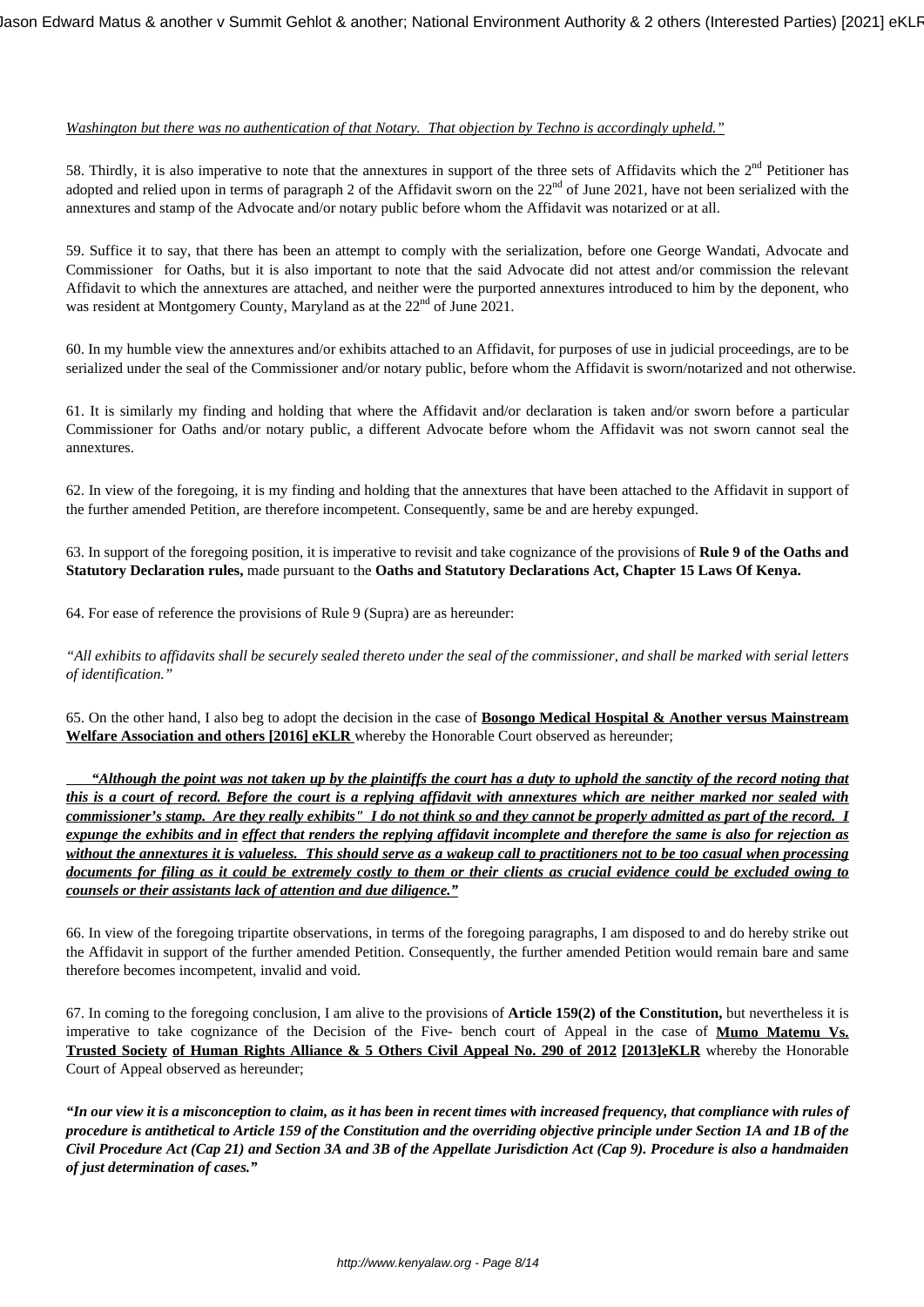# **ISSUE NUMBER TWO**

# *Whether this Court is the appropriate forum to interrogate and/or adjudicate on the subject dispute or better still whether this Court is seized of the requisite jurisdiction.*

68. As pertains to the second issue herein, I propose to breakdown same into three subheadings as hereunder:

*a. Whether the issue of jurisdiction was dealt with by the Court at the time of rendition and/or delivery of the Ruling in the respect of the Application.*

*b. Whether this Honorable Court has jurisdiction to entertain the subject Petition.*

*c. Whether this Honorable Court is the correct forum to deal with and/or attend to the Petitioners' Complaints.*

## **a.) Whether the issue of jurisdiction was dealt with by the Court at the time of rendition and/or delivery of the Ruling in respect of the Application.**

69. The Petitioners' Advocate has contended and/or submitted that the issue of jurisdiction before this Honorable Court to entertain and/or Adjudicate the subject Petition was raised and was canvassed before the Court during the hearing of the Application for conservatory orders.

70. It is the Petitioners further submission that the said issue having been raised before the said Court, same is therefore assumed to have been dealt with and/or disposed of at the interlocutory stage.

71. In the premises, it is the Petitioners submission that the issue of jurisdiction cannot be gone into and/or reagitated afresh before this Honorable Court at this stage.

72. To the contrary, the Respondent has submitted that the issue of jurisdiction, though raised before the Court during the hearing of the Application for conservatory orders, same was not dealt with and/or disposed of by the Court in terms of the Ruling delivered on the  $11<sup>th</sup>$  of May 2021.

73. Owing to the divergent positions taken by the Advocates for the respective parties, I was obligated to peruse and indeed perused the Ruling of the Honorable Court delivered on the  $11<sup>th</sup>$  of May 2021.

74. In the course of reading the Ruling under reference, I established that indeed the issue of jurisdiction was raised before the said Court and indeed the Court mentioned the issue of jurisdiction in terms of paragraph 2, which is a reproduction of the Respondents submission but the Court however did not render itself on the said jurisdictional question.

75. To my mind, the Honorable Court remained silent on the critical issue of jurisdiction and in this regard, I find and hold that the silence of the Court does not constitute nor is it tantamount to admission of such a central issue.

76. Besides, I further find and hold that silence on an issue of jurisdiction or failure to determine such an issue, does not by itself confer the Court with jurisdiction.

77. In support of the foregoing pronouncement, I adopt and restate the position elucidated in the decision in the case of **Francis Ndahebwa Twala versus Ben Nganyi [2018] eKLR** where the Court confronted with a similar scenario held as hereunder;

*"Accordingly, I come to the conclusion that I have no jurisdiction to hear and determine this appeal. I down my tools and proceed to strike out the appeal herein for being fatally incompetent, with an order that each party shall bear their own costs of this appeal. This order on costs is informed by the fact that this important point that has led to the striking out of the appeal and which ought to have been canvassed by the parties was never mentioned by either of the parties' Advocates yet it is a jurisdictional issue and as jurisdiction cannot be conferred on the court by the parties' silence or ignorance, this court was duty bound to determine it."*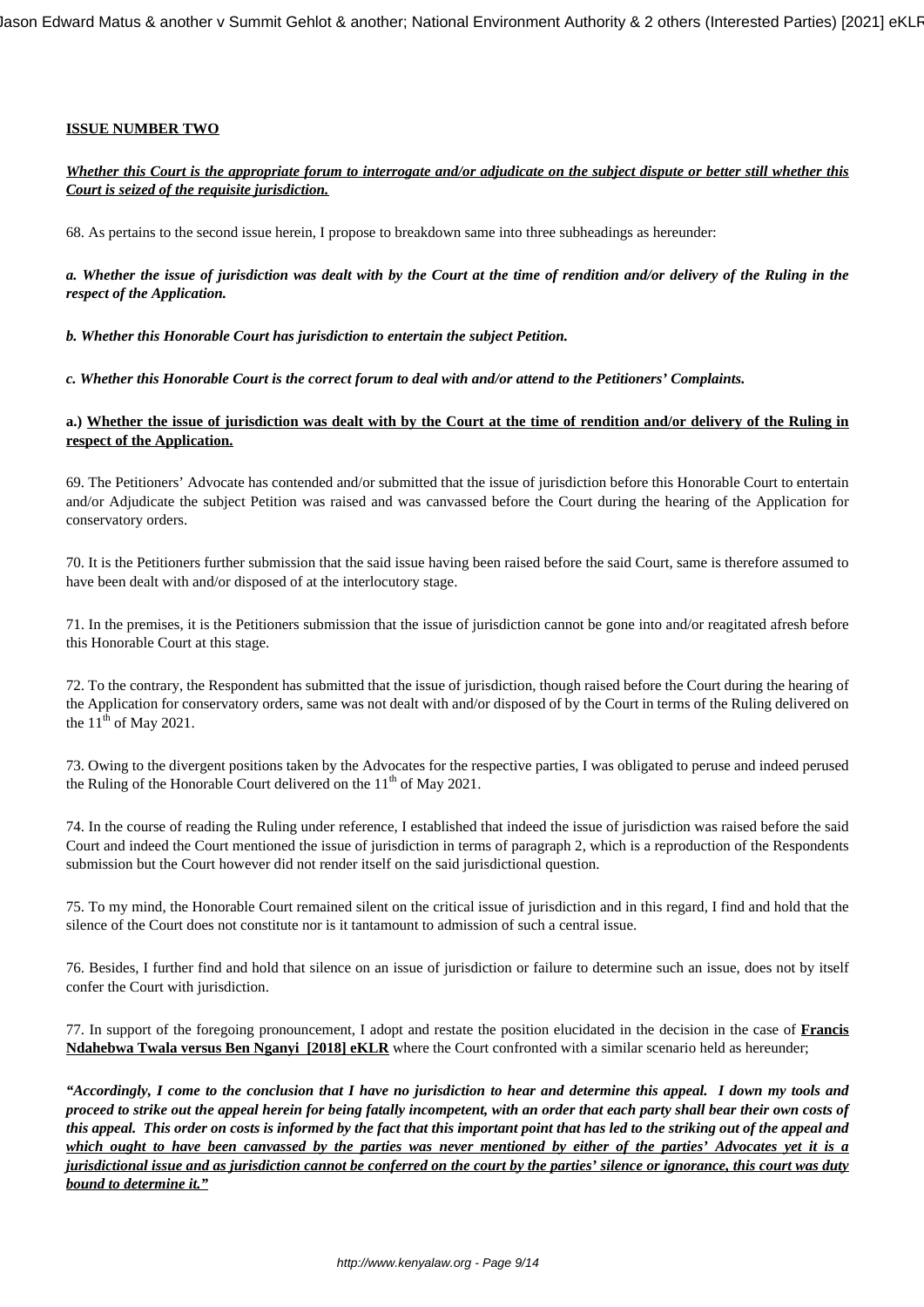78. I come to the conclusion that, the issue of jurisdiction though ventilated before the Court at the interlocutory stage, same was not disposed of and/or determined.

79. Consequently, and in view of the foregoing, the question of jurisdiction remains alive, potent and thus deserving of determination by this Honorable Court.

80. In support of the foregoing proposition, I adopt and restate the position of law as enunciated in the decision in the case of **Kakuta Maimai Hamisi versus Peris Pesi Tobiko and two others [2013] eKLR** where the Court observed as hereunder;

*"Having already found that jurisdiction stands on a higher, firmer and more peremptory position than procedural rules, we can only reiterate that it goes to the very heart of substantive validity of court processes and determinations and certainly does not run afoul the substance-procedure dichotomy of Article 159 of the Constitution."*

### **b.) Whether this Honorable Court has jurisdiction to entertain and/or adjudicate upon the subject Petition.**

81. As pertains to whether or not this Honorable Court has jurisdiction to address and/or attend to the subject dispute, it is important to take note of the following provisions, namely;

*i. Article 42, 69, 70 & 162 (2)(b) of the Constitution of Kenya, 2010.*

*ii. Section 13 of the Environment and Land Court Act, 2011.*

*iii. Section 3(3) & 3(5) of the Environmental Management & Coordination Act, 1999 (2015).*

82. I must say that from the reading of the fore-cited provisions, this Honorable Court is conferred and/or vested with both Original and Appellate Jurisdiction to hear all disputes pertaining to and/or concerning Environmental Planning and Protection, Climate Issues, Land use Planning, Title, Tenure, Boundaries, Rates, Rents, Valuation, Minerals and other Natural Resources.

83. It is also imperative to take cognizance of the provision of **Section 13 (3) of the Environment and Land Court Act, Number 19 of 2011,** which provides as hereunder;

*"(3) Nothing in this Act shall preclude the Court from hearing and determining applications for redress of a denial, violation or infringement of, or threat to, rights or fundamental freedom relating to a clean and healthy environment under Articles 42, 69 and 70 of the Constitution."*

84. In my humble view, this Honorable Court has and is seized of the requisite Jurisdiction to entertain and/or adjudicate upon the subject dispute. In this regard, I share the sentiments of the learned Judges of the Environment and Land Court, whose decisions I have alluded to and which form part of the forceful and indeed persuasive submissions that were rendered by and on behalf of the Petitioners Counsel herein and which submissions I have reproduced extensively herein before.

85. Suffice it to say, that as pertains to the Jurisdiction, I can do no better than to reproduce the decision of the Supreme Court in **Samuel Kamau Macharia vs Kenya Commercial Bank (2012) eKLR,** the import of which I have referred to in the earlier paragraphs.

86. On the other hand, I also beg to echo the sentiments of the Court of Appeal in the decision in the case of **Esther Gachambi Mwangi vs Samuel Mwangi Mbiri (2013) eKLR,** where the Court observed as hereunder;

*"As was stated in the Owners of the Motor Vessel "Lillian S" v. Caltex Oil (Kenya) Ltd 1989 KLR 1, jurisdiction is everything. Without it, a court has no power to take one more step. In the Matter of Advisory Opinions of the Supreme Court under Article 163(3) of the Constitution, Constitutional Application No. 2 of 2011; the Supreme Court noted that The Lillian 'S' case [1989] KLR 1] establishes that "jurisdiction flows from the law, and the recipient-Court is to apply the same, with any limitations embodied therein. Such a Court may not arrogate to itself jurisdiction through the craft of interpretation, or by way of endeavours to discern or interpret the intentions of Parliament, where the wording of legislation is clear and there is no*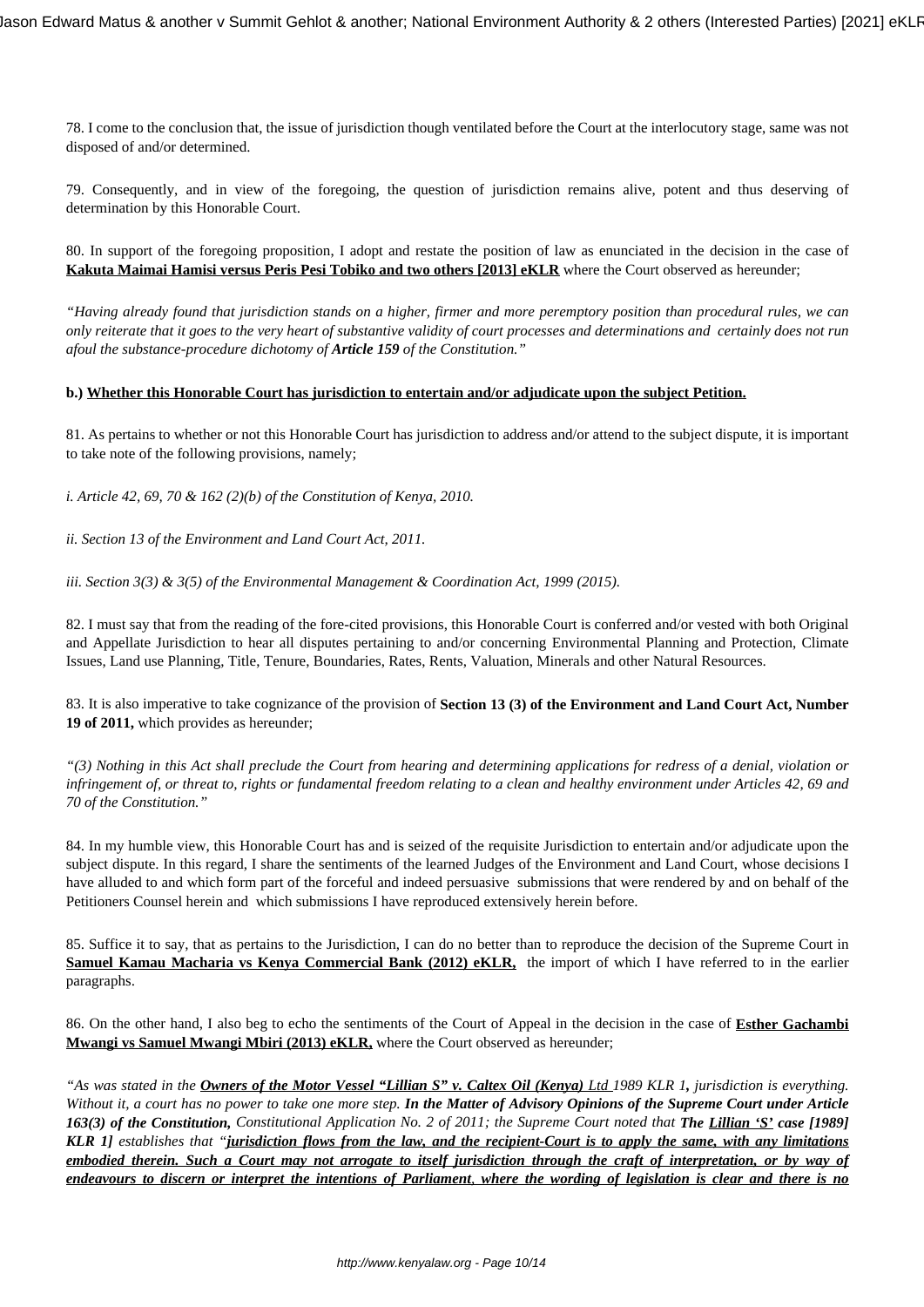# *ambiguity…"*

### **c.) Whether this Honorable Court is the correct forum to deal with and/or attend to the Petitioners complaints.**

87. Having found and held that this Honorable Court is conferred and/or clothed with both Original and Appellate Jurisdiction in respect of all, if not, most of the Reliefs sought, the critical question that should therefore be answered, is whether in such a scenario the Honorable Court should exercise and/or assume original jurisdiction.

88. On the other hand, the flipside question would thus be what happens to the Appellate jurisdiction of this Honorable Court, in the event the Honorable Court assumes Original Jurisdiction. Clearly, the Court cannot exercise both jurisdictions, that is, Original and Appellate, simultaneously, and in my humble view, one aspect of Jurisdiction must no doubt give way for the other.

89. Further, it is my humble opinion that like in disputes under the Environmental Management and Coordination act, 1999 (2015), where this Honorable Court is the final Appellate Court, it would deprive any aggrieved party of the undoubted Right of Appeal. In this regard, this Honorable Court would have restricted and/or otherwise diminished the Claimants' Constitutional Rights of access to justice, particularly, the Right of Appeal.

90. I further hold the opinion, the right to access to justice, under Article 48 of the Constitution, 2010, envisages a scenario where a litigant or a citizen, can be able to exhaust all the level of appeals provided for and/or sanctioned under the law. Consequently, this Court while exercising the choice whether to assume the original Jurisdiction or defer same to a statutory body so established, the Honorable Court should be minded to provide the latitude for Appeal.

91. In any event, I wish to state that even where the Honorable Court has both the Original and Appellate Jurisdiction, it does not mean that the Honorable court therefore must render the established statutory agencies and/or bodies irrelevant and/or dysfunctional.

92. In my humble view, a balance must be struck so as to facilitate ordered functioning within the bodies that are conferred with certain statutory mandates and to ensure that same achieve the purpose of their creation and existence.

93. In this regard, I adopt and rely on the Decision of the Court of Appeal in the case of **Kibos Distillers Limited & 4 Others vs Benson Ambuti & 3 Others (2020) eKLR,** where the Honorable Court held as hereunder;

*"Further, I observe that the jurisdiction of the ELC is appellate under Section 130 of EMCA. The ELC also has appellate jurisdiction under Sections 15, 19 and 38 of the Physical Planning Act. An original jurisdiction is not an appellate jurisdiction. A court with original jurisdiction in some matters and appellate jurisdiction in others cannot by virtue of its appellate jurisdiction usurp original jurisdiction of other competent organs. I note that original jurisdiction is not the same thing as unlimited jurisdiction.* 

*A court cannot arrogate itself an original jurisdiction simply because claims and prayers in a petition are multifaceted. The concept of multifaceted claim is not a legally recognized mode for conferment of jurisdiction to any court or statutory body.*

*In addition, Section 129 (3) of EMCA confers power upon the NET to inter alia exercise any power which could have been exercised by NEMA or make such other order as it may deem fit. The provisions of Section 129 (3) of EMCA is an all-encompassing provision that confers at first instance jurisdiction upon the Tribunal to consider the prayer Nos. 1, 7, 8, 9 and 10 in the petition. It was never the intention of the Constitution makers or legislature that simply because a party has alleged violation of a constitutional right, the jurisdiction of any and all Tribunals must be ousted thereby conferring jurisdiction at first instance to the ELC or High Court."*

94. In my humble view and guided by the foregoing decision, I must advocate for exercise of judicial restraint by this Honorable Court in this kind of matters and thus allow the established constitutional and statutory bodies, if any, to appropriate, exercise and carry out their extensive mandate in accordance with enabling statutes, before assuming Jurisdiction in the event upon the lodgment of Appeals, where appropriate.

95. As pertains to the second limb of this issue, which is essentially grounded on the Doctrine of Exhaustion, it is important that Claimants and/or litigants knowing of the existence of alternative dispute resolution mechanism, should proceed to and exhaust same before approaching the Honorable Court.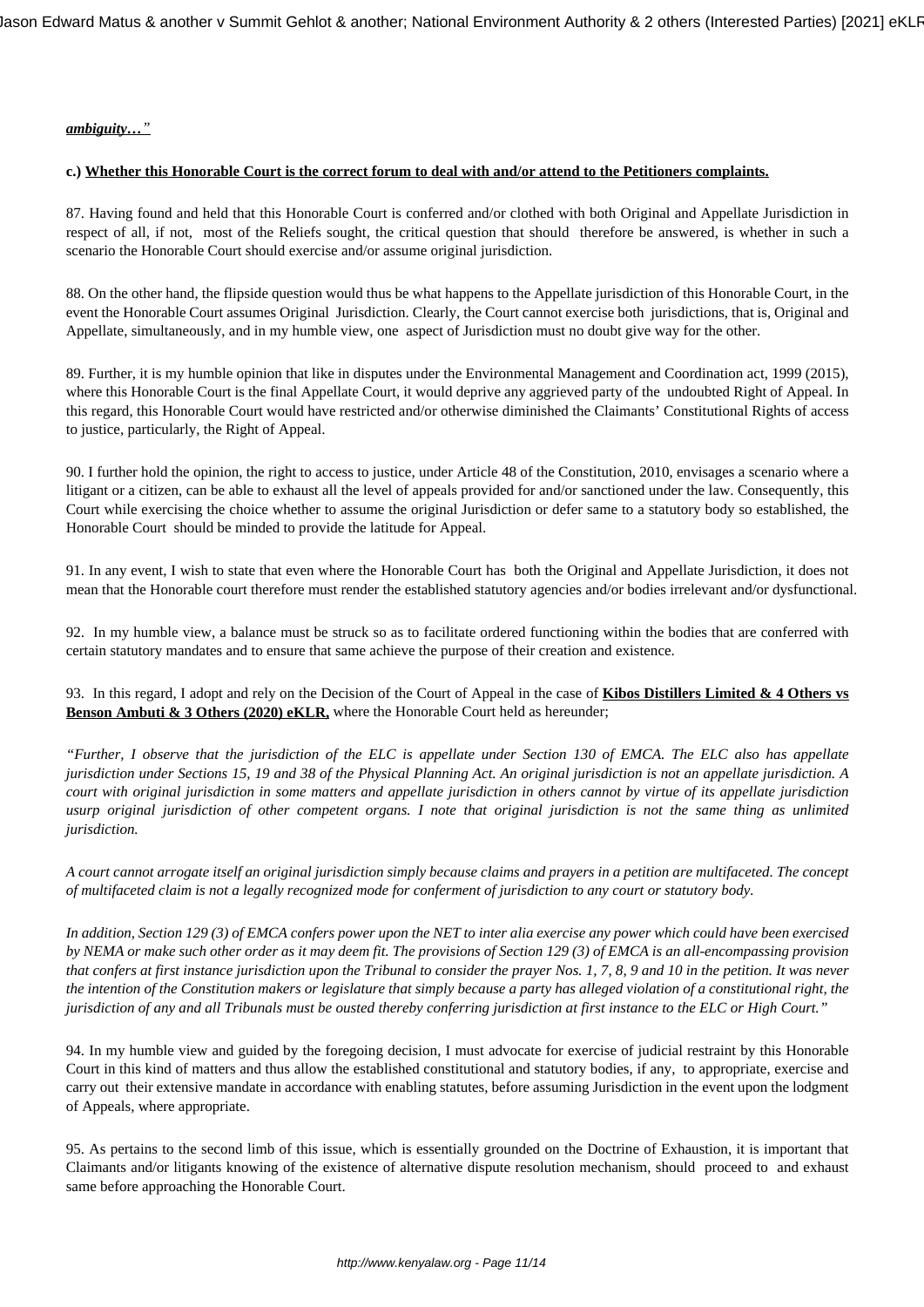96. In this regard, I share the strong position that the Honorable Court must be the Forum of the last call and not the Port of first call. Consequently, I beg to exercise deference to the other statutory bodies which have been created with other Statutes and other as pertained to specific instances.

97. In support of the foregoing position, I am compelled to take guidance in the case of **Geoffrey Muthinja Kabiro v Samuel Muguna Henry (2015) eKLR,** where the Honorable Court held as hereunder;

*"It is imperative that where a dispute resolution mechanism exists outside courts, the same be exhausted before the jurisdiction of the courts is invoked. Courts ought to be the fora of last resort and not the first port of call the moment a storm brews within churches, as is bound to happen. The exhaustion doctrine is a sound one and serves the purpose of ensuring that there is a postponement of judicial consideration of matters to ensure that a party is first of all diligent in the protection of his own interest within the mechanisms in place for resolution outside of courts. This accords with Article 159 of the Constitution which commands Courts to encourage alternative means of dispute resolution."*

98. On the other hand, an argument may well be raised, and indeed same has previously been raised that under the provisions of Articles 22, 48 and 258 of the Constitution, 2010, any aggrieved party has a right or access to court and that the said rights are unlimited and thus the Doctrine of Exhaustion constitutes a clog and/or fetter to the enjoyment of the constitutional rights.

99. But, it must remembered that Alternative Dispute Resolution Process, is anchored in the Constitution. Consequently, it behooves all and sundry to read the Constitution in a harmonious manner, and thus ensuring that the Constitutional provisions complement each other and not otherwise.

100. In support of the foregoing observation, I am fortified by the decision of the Supreme Court in **Re The Matter of Kenya National commission of Human Rights, Supreme Court Ref. No. 1 of 2012 [2014] eKLR** where the Supreme Court underscored the Principle of harmonious and/or wholistic interpretation of the Constitution and held as hereunder;

*"But what is meant by a 'holistic interpretation of the Constitution"' It must mean interpreting the Constitution in context. It is the contextual analysis of a constitutional provision, reading it alongside and against other provisions, so as to maintain a rational explication of what the Constitution must be taken to mean in light of its history, of the issues in dispute, and of the prevailing circumstances. Such scheme of interpretation does not mean an unbridled extrapolation of discrete constitutional provisions into each other, so as to arrive at a desired result."*

101. Be that as it may, to the Proponents of the said school of thought, it is sufficient to take note of the observation by the Court of Appeal in the Decision in the case of **Bethwel Allan Omondi Okal vs Telcom (K) Limited (founder) & 9 Others (2017) eKLR,** where the Court held as hereunder;

*"The Appellant might want to argue that he has a constitutional right of access to justice, and we agree that he does, but the High Court and this Court have pronounced themselves many times to the effect that a party must first exhaust the other processes availed by other statutory dispute resolution organs, which are by law established, before moving to the High court by way of constitutional petitions. See International Centre for Policy and Conflict & 4 others vs The Hon. Uhuru Kenyatta and others, Petition No. 552 of 2012, and Speaker of National Assembly vs Njenga Karume [2008] 1KLR 425."*

102. In my humble view, despite the fact that this Court has jurisdiction in terms of the provisions of **Sections 13(1) and (3) of the Environment and Land Court act (2011) Act** as read together with **Section 3(3) of the Environment Management and Coordination Act (1999),** however I find and hold that this Court is not the appropriate forum to challenge the approvals, licenses and the permits issued by the  $1<sup>st</sup>$  and  $2<sup>nd</sup>$  interested parties.

### **ISSUE NUMBER THREE**

### *Whether the Petitioners are entitled to the Reliefs sought at the foot of the further amended Petition.*

103. Vide the Further Amended Petition, the Petitioners herein have sought for various reliefs and same were reproduced at the onset of the subject judgment.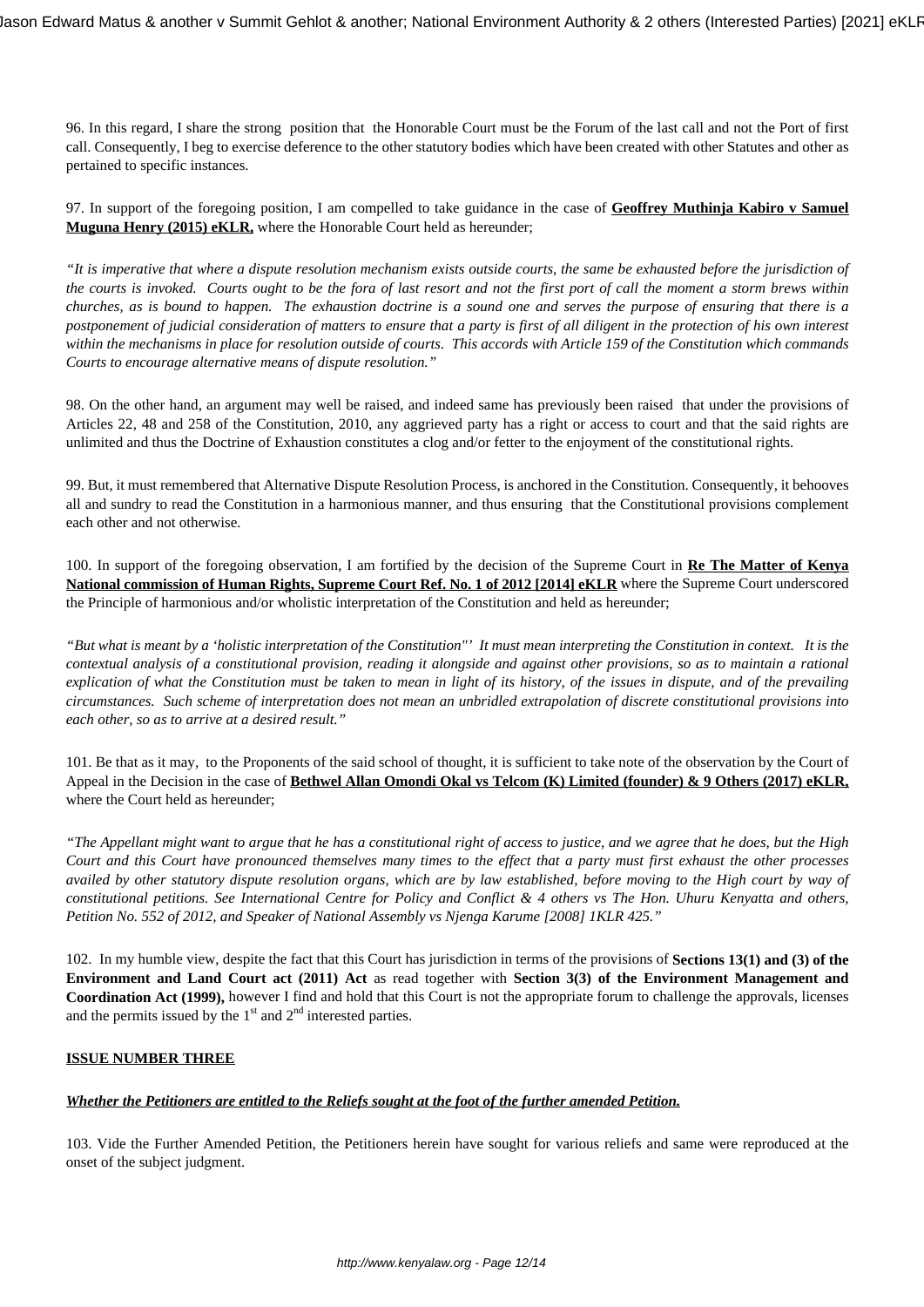104. In view of the foregoing, I am not minded to produce the Reliefs again, but it is important to note that Reliefs (i) and (iii) are reliefs which are well provided for and captured vide the provisions of **Sections 61 (3) and (4) of the Physical and Land Use** Planning Act 2019 which provides as hereunder;

*"(3) An applicant or an interested party that is aggrieved by the decision of a county executive committee member regarding an application for development permission may appeal against that decision to the County Physical and Land Use Planning Liaison Committee within fourteen days of the decision by the county executive committee member and that committee shall hear and determine the appeal within fourteen days of the appeal being filed.* 

*(4) An applicant or an interested party who files an appeal under sub-section (3) and who is aggrieved by the decision of the committee may appeal against that decision to the Environment and Land Court."*

105. The other relevant provisions are found in **Section 129 of the Environment Management and Coordination Act, 1999,** which provide as hereunder;

# *"129. Appeals to the Tribunal*

*(1) Any person who is aggrieved by—* 

*(a) a refusal to grant a licence or to the transfer of his licence under this Act or regulations made thereunder;* 

*(b) the imposition of any condition, limitation or restriction on his licence under this Act or regulations made thereunder;*

*(c) the revocation, suspension or variation of his licence under this Act or regulations made thereunder;* 

*(d) the amount of money which he is required to pay as a fee under this Act or regulations made thereunder;* 

*(e) the imposition against him of an environmental restoration order or environmental improvement order by the Authority under this Act or regulations made thereunder, may within sixty days after the occurrence of the event against which he is dissatisfied, appeal to the Tribunal in such manner as may be prescribed by the Tribunal.* 

*(2) Unless otherwise expressly provided in this Act, where this Act empowers the Director-General, the Authority or Committees of the Authority to make decisions, such decisions may be subject to an appeal to the Tribunal in accordance with such procedures as may be established by the Tribunal for that purpose.* 

*(3) Upon any appeal, the Tribunal may—* 

*(a) confirm, set aside or vary the order or decision in question;* 

*(b) exercise any of the powers which could have been exercised by the Authority in the proceedings in connection with which the appeal is brought; or* 

*(c) make such other order, including an order for costs, as it may deem just.* 

*(4) Upon any appeal to the Tribunal under this section, the status quo of any matter or activity, which is the subject of the appeal, shall be maintained until the appeal is determined."*

106. Finally, as pertains to the Reliefs seeking Conservatory orders of injunction in line with prayer (ii) and (iii)(aa) of the Further Amended Petition, I wish to point out that conservatory orders are granted during the interlocutory proceedings and not after plenary trial and/or in the final determination, in the manner sought by the Petitioners herein. For clarity, the Ruling of this Court rendered on the  $11<sup>th</sup>$  of May 2021, disposed of the claim for conservatory orders.